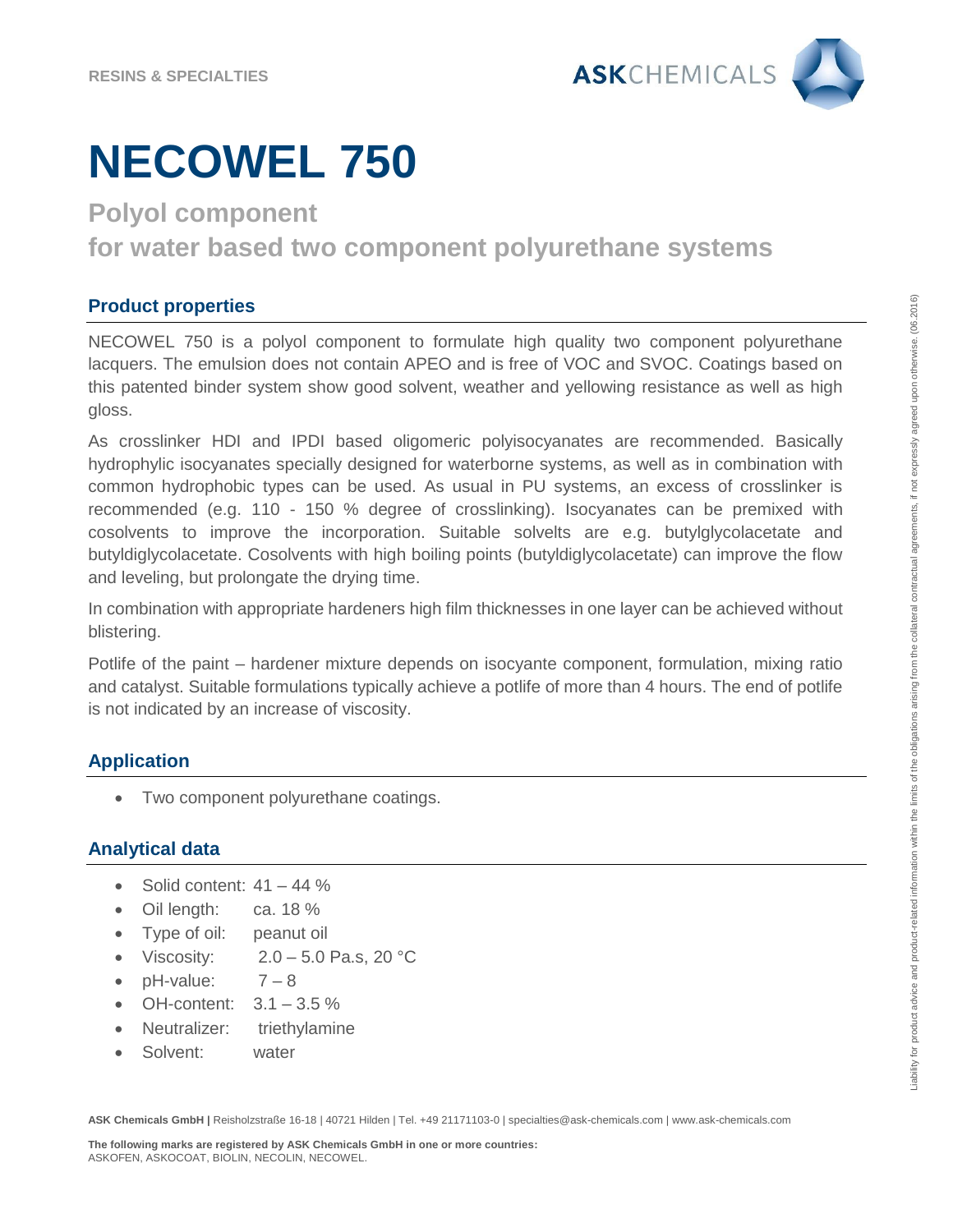

## **Packaging and storage**

- Packaging: 180 kg drum │ 900 kg IBC │ tank car
- Transportation and storage: Protect from freezing
- Minimum shelf life: 6 months in closed original packaging
- Detailed health and safety information please find in the corresponding safety data sheet.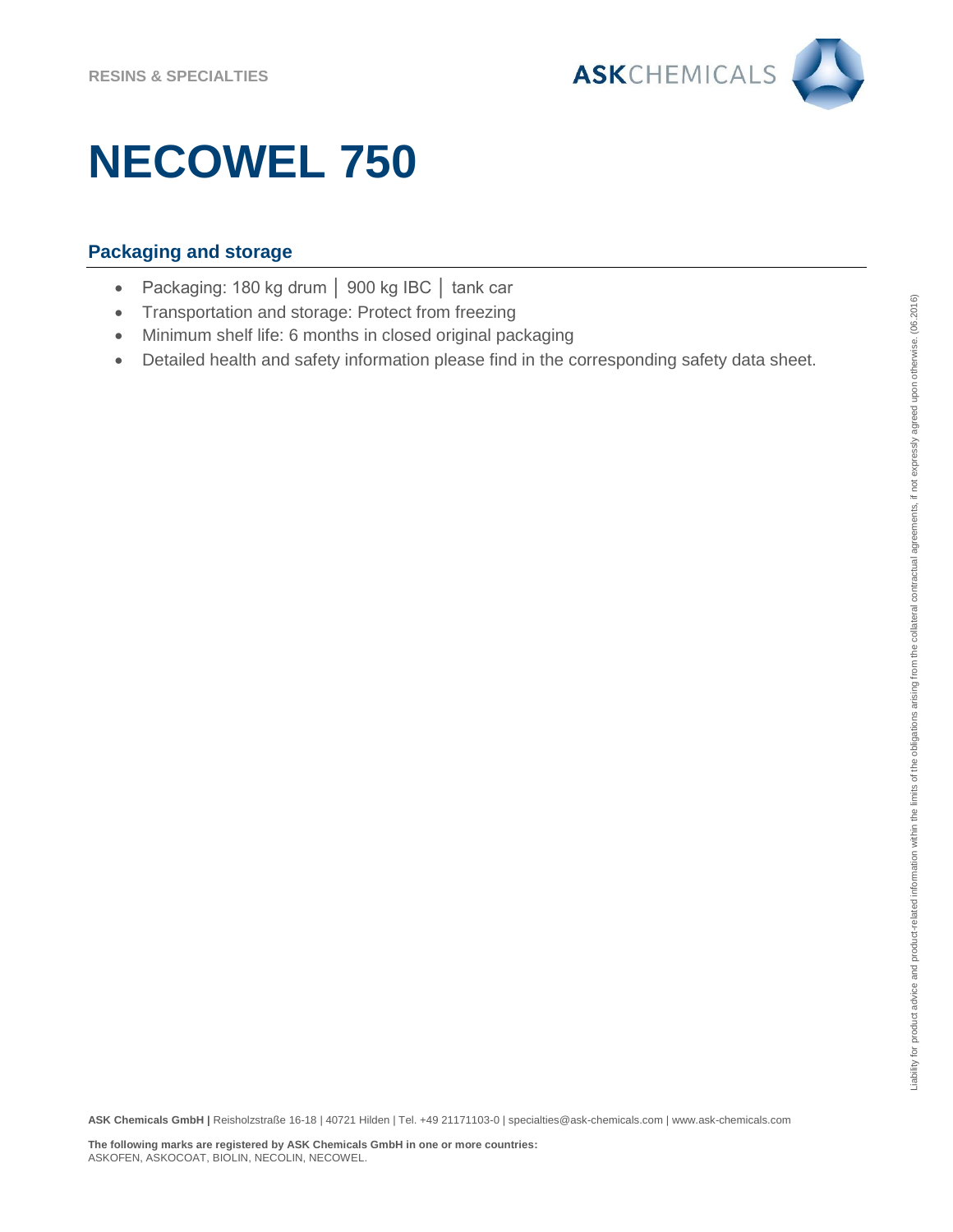

## **Starting formulation**

### **Code Nr.: 170206 2 Component-clearcoat with NECOWEL 750**

| <b>Position</b> | <b>Product</b>    | Wt. $%$ | Supplier    |
|-----------------|-------------------|---------|-------------|
| Α               | NECOWEL 750       | 70,00   | ASK         |
| B               | Byk 3455          | 0,50    | <b>B</b> vk |
| С               | Dem.water         | 28,10   |             |
|                 | Tafigel Pur 41    | 0,40    | Münzing     |
| F               | Byk Silclean 3720 | 1,00    | <b>Byk</b>  |
|                 |                   | 100,00  |             |

 $Mix A – E$ 

Mixing ratio = 4:1 by weight with ASK-Hardener 8382

### **Code Nr.: 8382 ASK Hardener 8382**

| <b>Position</b> | <b>Product</b>    |        | Wt. $%$ Supplier |
|-----------------|-------------------|--------|------------------|
| Α               | Bayhydur XP 2655  |        | 80.00   Covestro |
| В               | Butylglykolacetat | 20.00  |                  |
|                 |                   | 100.00 |                  |

### **Test results:**

| Substrate:                 | CRS, with basecoat                                               |
|----------------------------|------------------------------------------------------------------|
| Film thickness:            | $50 \mu m$                                                       |
| Drying:                    | drying stage 4 after 20 min at 80 °C or 24 h at room temperature |
| Gloss $(20^\circ)$         | > 85 GU                                                          |
| Pendulum hardness (König): | > 120 sec (after 7 days at room temperature)                     |
| Cross cut adhesion:        | Gt 0                                                             |
| Cupping test (Erichsen):   | $> 6.0$ mm                                                       |